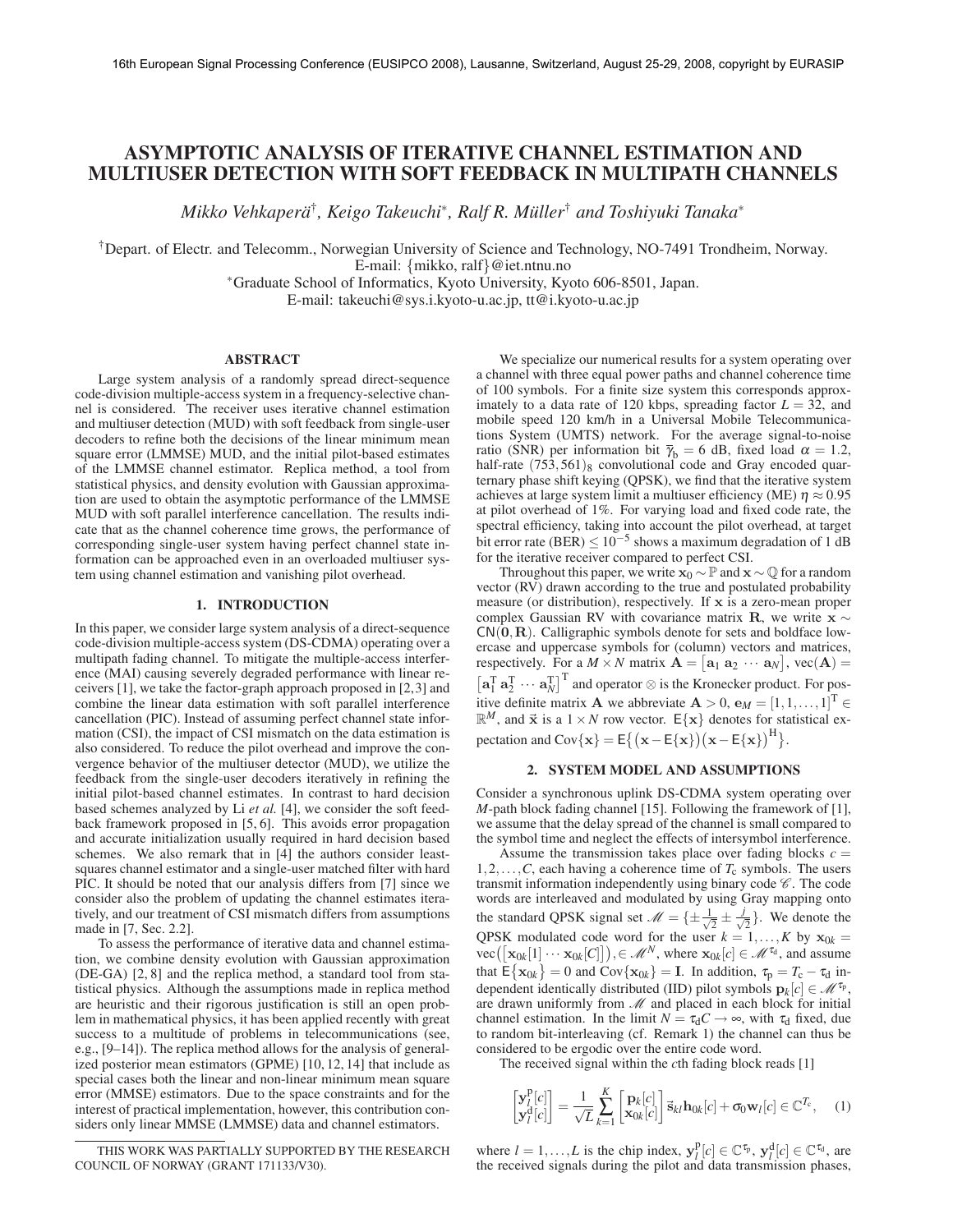respectively, and  $w_l[c] \sim CN(0, I)$  denotes for the additive white Gaussian noise. We write  $\mathscr{Y} = \{ \mathbf{y}_l^{\text{p}}[c], \mathbf{y}_l^{\text{d}}[c] | \forall l, c \}$ , and let the set of all channel coefficients, pilot symbols, data symbols and spreading sequences be denoted by  $\mathscr{H}_0 = \{ \mathbf{h}_{0k}[c] | \forall k, c \}, \ \mathscr{X}_p =$  $\{ \mathbf{p}_k[c] | \forall k, c \}, \mathcal{X}_0 = \{ \mathbf{x}_{0k}[c] | \forall k, c \}$  and  $\mathcal{S} = \{ \vec{\mathbf{s}}_{kl} | \forall k, l \},$  respectively, where  $\vec{s}_{kl} = [s_{kl}^1 \cdots s_{kl}^M] \sim \text{CN}(\mathbf{0}, \mathbf{I}_M)$  are IID (cf. [1, Theo-<br>rems 3 and 4]) RVs for all  $k = 1, ..., K, l = 1, ..., L$ . In the following we assume that for  $c = 1, \ldots, C$  and  $k = 1, \ldots, K$ , the channel vec- $\mathbf{h}_{0k}[c] = [h_{0k}^1[c] \cdots h_{0k}^M[c]]^T \sim \mathbb{P}(\mathbf{h}_{0k}[c]) = \mathsf{CN}(\mathbf{0}, \frac{\overline{p}}{M} \mathbf{I}_M)$ , are IID and the average received signal-to-noise ratio is  $\overline{\gamma} = \overline{p}/\sigma_0^2$  for all users *k* and fading blocks *c*.

Remark 1. *In the following, it is implicitly assumed that the system fulfills the following assumptions (cf. [2, Ch. IV-A]):*

- *Bit-interleaved coded modulation [16] with trellis termination is used for error correction coding. Each user has the same basic code*  $\mathcal{C}$ *, but the random uniform bit and symbol-level interleavers are chosen independently for each user.*
- *Phase randomization is introduced by the transmitters, letting us to concentrate on all-ones code word in the DE-GA analysis. We omitted the phase randomization in* (1) *for convenience.*

#### 2.1 Iterative Estimation and Detection

Consider the general framework of [5, 6], and let  $\mathscr{I} =$  $\{\mathscr{Y}, \mathscr{X}_{p}, \mathscr{S}\}\.$  At iteration  $i = 0$ , channel estimation based on  $\mathscr{S}$ is first performed  $\langle\langle h_k^m[c]\rangle\rangle_{(0)} = \int h_k^m[c] \mathbb{Q}\big(\mathrm{d}\mathscr{H}^{(0)}|\mathscr{I}\big),$  where we denoted  $\mathscr{H}^{(0)} = \{h_k^m[c] | \forall k, c, m\}$ . The information at MUD is  $\mathscr I$  and distribution  $\mathbb Q(\mathscr H^{(0)}|\mathscr I)$ , provided by the channel estimator. In our case, the MUD performs then LMMSE data estimation and PIC based on *extrinsic information* obtained by the single-user decoders [2, 3]. The soft estimates of the transmitted symbols based on the *a posteriori* probabilities from the decoders are  $\tilde{\mathcal{X}}^{(0)} = \{ \tilde{\mathbf{x}}_k^{(0)}[c] | \forall k, c \}$  where  $\tilde{\mathbf{x}}_k^{(0)}[c] = [\tilde{x}_{k\tau_p+1}^{(0)}[c] \cdots \tilde{x}_{k\tau_c}^{(0)}[c]]^{\mathrm{T}},$  $\tilde{x}_{kn}^{(0)}[c] = \int x_{kn}^{(0)}[c] \mathbb{Q}_{\text{APP}}\left(\mathrm{d}\mathcal{X}_k^{(0)}|\mathcal{I}\right)$ , and  $\mathcal{X}_k^{(0)} = \{x_{kn}^{(0)}[c] | n = \tau_{\text{P}} + \tau_{\text{P}}$  $1, \ldots, T_c, c = 1, \ldots, C$ . The feedback from MUD to channel estimator for  $i = 1$  is then  $\mathbb{Q}_{\mathsf{APP}}\big(\mathscr{X}^{(0)}|\mathscr{I}\big)$ , that is used to postulate a new measure  $\mathbb{Q}(\mathcal{H}^{(1)}|\mathcal{I}).$ 

### 2.2 LMMSE Channel Estimation With Soft Information

Let us drop the block index and concentrate on one fading block. We postulate a channel model at *i*th iteration for  $l = 1, \ldots, L$ 

$$
\begin{bmatrix} \mathbf{y}_l^{\text{p}} \\ \mathbf{y}_l^{\text{d}} \end{bmatrix} = \frac{1}{\sqrt{L}} \sum_{k=1}^K \begin{bmatrix} \mathbf{p}_k \\ \tilde{\mathbf{x}}_k^{(i-1)} \end{bmatrix} \vec{\mathbf{s}}_{kl} \mathbf{h}_k + \sum_{m=1}^M s_{kl}^m \begin{bmatrix} \mathbf{0} \\ h_k^m \Delta \tilde{\mathbf{x}}_k^{(i-1)} \end{bmatrix} + \sigma \mathbf{w}_l,
$$

where  $\Delta \tilde{\mathbf{x}}_k^{(i-1)} = \mathbf{x}_{0k} - \tilde{\mathbf{x}}_k^{(i-1)} \in \mathbb{C}^{\tau_d}$ , is the error in data estimation, and  $\mathbf{h}_k = \begin{bmatrix} h_k^1 & \cdots & h_k^M \end{bmatrix}^\text{T} \sim \mathbb{Q}(\mathbf{h}_k) = \text{CN}(\mathbf{0}, \frac{\overline{p}}{M}\mathbf{I})$ . Since the channel was assumed to be ergodic over the code word, we treat h*<sup>k</sup>* and  $\Delta \tilde{\mathbf{x}}_k^{(i-1)}$  as being statistically independent, which simplifies the analysis considerably. Unfortunately, due to the multiplicative error term  $\Delta \tilde{\mathbf{x}}_k^{(i-1)}$ , letting  $\sigma^2 = \sigma_0^2$  does not yield an LMMSE estimator.

Our solution is to assume that  $\mathbb{Q}_{\mathsf{APP}}(\mathscr{X}^{(i-1)}|\mathscr{I})$  is a product of *K* distributions whose mean and covariance are given by DE-GA [8], and postulate that vector  $\Delta \mathbf{w}_{km}^{(i-1)} = \text{vec}\left\{ \left[ \mathbf{0}, h_k^m \Delta \tilde{\mathbf{x}}_k^{(i-1)} \right] \right\}$  ∈  $\mathbb{C}^{T_c}$  conditioned on  $\mathscr{I}$  is a zero-mean complex Gaussian RV<sup>1</sup>. Denoting  $\Delta W^{(i-1)} = \{ \Delta \mathbf{w}_{km}^{(i-1)} \, | \, \forall k,m \}$ , the GPME for user *k* and path *m* is then given by

$$
\langle \langle h_k^m \rangle \rangle_{(i)} = \frac{\mathsf{E}_{\mathcal{H}, \Delta \mathcal{W}^{(i-1)}} \{ h_k^m \mathbb{Q}(\mathcal{Y} \mid \mathcal{F}, \mathcal{H}, \tilde{\mathcal{X}}^{(i-1)}, \Delta \mathcal{W}^{(i-1)}) \}}{\mathsf{E}_{\mathcal{H}, \Delta \mathcal{W}^{(i-1)}} \{ \mathbb{Q}(\mathcal{Y} \mid \mathcal{F}, \mathcal{H}, \tilde{\mathcal{X}}^{(i-1)}, \Delta \mathcal{W}^{(i-1)}) \}}.
$$
\n(2)

It can be shown, that for  $\sigma^2 = \sigma_0^2$ ,  $\langle \langle h_k^m \rangle \rangle_{(i)}$  corresponds to the LMMSE estimator proposed, e.g., in [17].

## 3. PERFORMANCE ANALYSIS

Let  $\mathbb{Q}(\mathcal{H}^{(i)} | \mathcal{I})$ , where  $\mathbf{h}_k^{(i)} | \mathcal{I} \sim \prod_{m=1}^M \text{CN}(\langle \langle h_k^m[c] \rangle \rangle_{(i)}, \xi_c^{(i)})$ are IID<sup>2</sup> and  $\xi_c^{(i)} = \xi_{km}^{(i)}[c], \forall k, m$  are the per-path mean squared errors (MSEs) [1], be the information provided by the channel estimator at *i*th iteration, and consider estimation of data symbols  $\mathbf{x}_{01}[c]$ .

**Proposition 1.** *Let first*  $N = \tau_d C \rightarrow \infty$  *and then*  $K = \alpha L \rightarrow \infty$  *with*  $\alpha$  *and*  $\tau_d$  *finite and fixed. The multiuser efficiency of the first user for the LMMSE MUD with soft-PIC converges then almost surely to*

$$
\eta_1^{(i)}[c] = \sum_{m=1}^M \left| \langle \langle h_1^m[c] \rangle \rangle_{(i)} \right|^2 \left[ \overline{\gamma} \Big( \xi_c^{(i)} + 1/\beta_d^{(i)} \Big) \right]^{-1},
$$

*at ith iteration, where*  $\beta_d^{(i)}$  *is the unique solution to the fixed point equation given in* (3) *at the top of the next page, in which*  $\bar{\gamma}_{\text{max}}$  *is the upper bound for the truncated SNR distribution,* µ *is a function*

$$
\mu(\overline{\gamma}\eta^{(i-1)}[c]) = \left[Q^{-1}(\varepsilon(\overline{\gamma}\eta^{(i-1)}[c]))\right]^2
$$

,

*where*  $Q(x) = \int_{x}^{\infty} Dz$ ,  $Dz = (2\pi)^{-1/2} \exp(-z^2/2) dz$ , *and*  $\varepsilon(\cdot)$  *is the bit error probability of the extrinsic bits of a channel code in ergodic Rayleigh fading channel with average SNR*  $\overline{\gamma} \eta^{(i-1)}[c]$ *.* 

Proposition 1 provides the ME of the MUD, given the MSEs  $\{\xi_c^{(i)}\}\.$  This is used in turn in DE-GA analysis to derive the statistics for the channel estimator. The next proposition obtains  $\{\xi_c^{(i)}\}.$ Definition 1. *Consider the system model* (1) *and let us define a*

*corresponding flat fading single-user channel*

$$
\mathbf{z}_{km} = \mathbf{x}_{0k}^{\mathrm{p},\mathrm{d}} h_{0k}^m + \tilde{\mathbf{w}}_{0k}^m, \quad \mathbf{x}_{0k}^{\mathrm{p},\mathrm{d}} = \mathrm{vec}\big(\big[\mathbf{p}_k \,\mathbf{x}_{0k}\big]\big),
$$

where  $\tilde{\mathbf{w}}_{0k}^m \sim \textsf{CN}\big(\mathbf{0},\boldsymbol{\Sigma}_{\text{Q}}^{(i)}\big)$ , for all  $m\!=\!1,2,...,M.$  Let us also define *a postulated measure* Q *based on the channel*

$$
\mathbf{z}_{km} = \mathbf{x}_k^{(i-1)} h_k^m + \Delta \mathbf{w}_{km}^{(i-1)} + \tilde{\mathbf{w}}_{km}^{(i)}, \quad \mathbf{x}_k^{(i-1)} = \text{vec}\left(\left[\mathbf{p}_k \ \tilde{\mathbf{x}}_k^{(i-1)}\right]\right),
$$

where  $\Delta \mathscr{W}_k^{(i-1)} = {\Delta \mathbf{w}_{km}^{(i-1)}} |\forall m\}$ , and  $\tilde{\mathbf{w}}_{km}^{(i)} \sim \textsf{CN}(\mathbf{0}, \mathbf{\Sigma}^{(i)}), \forall k = 1, \dots, K, m = 1, \dots, M$ . The corresponding single-user GPME reads

$$
\langle h_k^m \rangle_{(i)} = \frac{\mathsf{E}_{\mathbf{h}_k, \Delta \mathscr{W}_k^{(i-1)}} \{ h_k^m \prod_{m=1}^M \mathbb{Q}(\mathbf{z}_{km} | h_k^m, \mathbf{p}_k, \tilde{\mathbf{x}}_k^{(i-1)}, \Delta \mathbf{w}_{km}^{(i-1)}) \}}{\mathsf{E}_{\mathbf{h}_k, \Delta \mathscr{W}_k^{(i-1)}} \{ \prod_{m=1}^M \mathbb{Q}(\mathbf{z}_{km} | h_k^m, \mathbf{p}_k, \tilde{\mathbf{x}}_k^{(i-1)}, \Delta \mathbf{w}_{km}^{(i-1)}) \}},
$$
\n(4)

*that can be shown to be equivalent to the LMMSE estimator in [17]. The true and postulated effective noise covariance matrices are given by the solutions to the coupled fixed point equations*

$$
\Sigma_0^{(i)} = \sigma_0^2 \mathbf{I}_{T_c} + \alpha \lim_{K \to \infty} \frac{1}{K} \sum_{k=1}^K \sum_{m=1}^M E_{km} (\Sigma_0^{(i)}, \Sigma^{(i)}), \quad (5)
$$

$$
\Sigma^{(i)} = \sigma^2 \mathbf{I}_{T_c} + \alpha \lim_{K \to \infty} \frac{1}{K} \sum_{k=1}^K \sum_{m=1}^M V_{km} \big(\Sigma_0^{(i)}, \Sigma^{(i)}\big),\tag{6}
$$

*respectively. Denote also*  $\mathbf{v}_{km}^{(i-1)} = \mathbf{x}_k^{(i-1)} h_k^m + \Delta \mathbf{w}_{km}^{(i-1)}$ , so that

$$
E_{km}(\mathbf{\Sigma}_0^{(i)},\mathbf{\Sigma}^{(i)}) = \text{Cov}\left\{\mathbf{x}_{0k}h_{0k}^m - \langle\mathbf{v}_{km}^{(i-1)}\rangle \middle| \mathcal{X}_0, \mathcal{X}_p, \tilde{\mathcal{X}}^{(i-1)}\right\},\,
$$
  

$$
V_{km}(\mathbf{\Sigma}_0^{(i)},\mathbf{\Sigma}^{(i)}) = \text{Cov}\left\{\mathbf{v}_{km}^{(i-1)} - \langle\mathbf{v}_{km}^{(i-1)}\rangle \middle| \mathcal{X}_0, \mathcal{X}_p, \tilde{\mathcal{X}}^{(i-1)}\right\},\,
$$

*are the error covariance and covariance matrices of the estimator*  $\langle \mathbf{v}_{km}^{(i-1)} \rangle$ , respectively.

<sup>&</sup>lt;sup>2</sup>This is not true in general even though the channel coefficients are IID for all *k*. We make this assumption to keep the problem tractable.

<sup>&</sup>lt;sup>1</sup>We interpret  $\mathbf{x} \sim \mathsf{CN}(\mathbf{0}, \mathbf{0}) \iff \mathbf{x} = \mathbf{0}$ .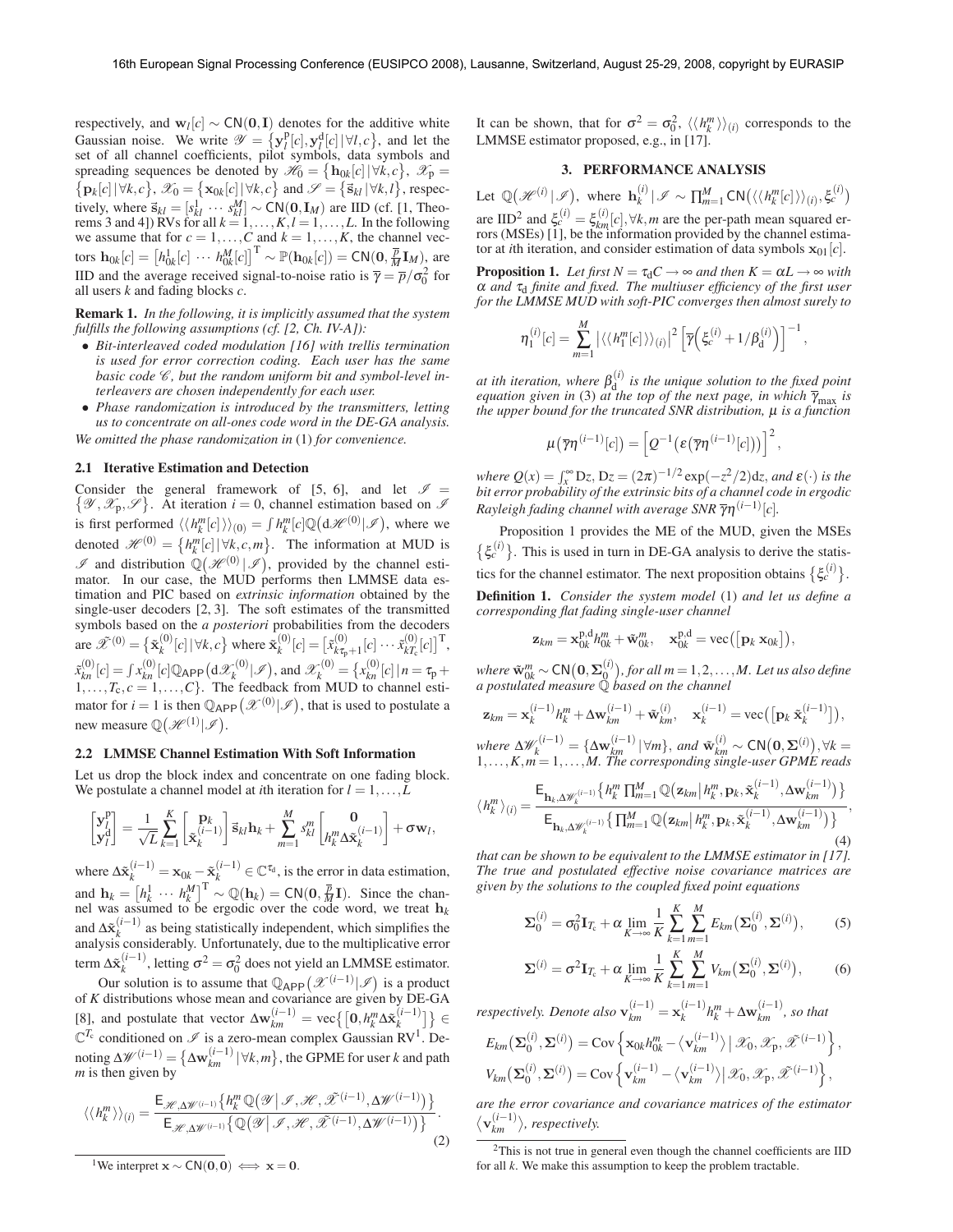$$
\frac{1}{\beta_{\rm d}} = \sigma_0^2 + \alpha(M-1) \frac{\xi_c^{(i)}}{1 + \xi_c^{(i)} \beta_{\rm d}} + \alpha \int_0^{\overline{\gamma}_{\rm max}} d\rho \frac{p^{M-1}}{\int_0^{\overline{\gamma}_{\rm max}} p^{M-1} \exp\left(-p/(\overline{p}/M - \xi_c^{(i)})\right) d\rho} \exp\left(-\frac{p}{\overline{p}/M - \xi_c^{(i)}}\right)
$$
\n
$$
\times \int_{\mathbb{R}^2} \frac{\frac{p}{2} \left[2 - \tanh^2\left(z_1 \sqrt{\mu(\overline{\gamma}\eta^{(i-1)}[c])} + \mu(\overline{\gamma}\eta^{(i-1)}[c])\right) - \tanh^2\left(z_2 \sqrt{\mu(\overline{\gamma}\eta^{(i-1)}[c])} + \mu(\overline{\gamma}\eta^{(i-1)}[c])\right)\right] + \xi_c^{(i)} \exp\left(-\frac{p}{2} \left[2 - \tanh^2\left(z_1 \sqrt{\mu(\overline{\gamma}\eta^{(i-1)}[c])} + \mu(\overline{\gamma}\eta^{(i-1)}[c])\right) - \tanh^2\left(z_2 \sqrt{\mu(\overline{\gamma}\eta^{(i-1)}[c])} + \mu(\overline{\gamma}\eta^{(i-1)}[c])\right)\right)\right] + \xi_c^{(i)} \exp\left(-\frac{p}{2} \left[2 - \tanh^2\left(z_1 \sqrt{\mu(\overline{\gamma}\eta^{(i-1)}[c])} + \mu(\overline{\gamma}\eta^{(i-1)}[c])\right) - \tanh^2\left(z_2 \sqrt{\mu(\overline{\gamma}\eta^{(i-1)}[c])} + \mu(\overline{\gamma}\eta^{(i-1)}[c])\right)\right)\right] + \xi_c^{(i)} \right]
$$
\n(3)



Figure 1: Mapping function  $\Psi$  for the LMMSE MUD with PIC. Three equal power paths, coherence time of  $T_c = 100$  symbols,  $\overline{\gamma}_b = 6$  dB, system load  $\alpha = 1.2$ , rate-1/2 convolutional code with generators  $(753,561)$ <sub>8</sub> and Gray encoded QPSK. Dotted line for perfect CSI, solid line for iterative channel estimation ( $\tau_p = 1$ ) and dashed line for non-iterative channel estimation ( $\tau_p = 10$ ).

Proposition 2. *Assuming the distribution of the feedback is given by the DE-GA, conditioned on*  $\{\mathscr{X}_0, \mathscr{X}_p, \mathscr{X}^{(i-1)}\}$  *the distribution of*  $\langle h_k^m \rangle_{(i)}$  is identical to that of  $\langle \langle h_k^m \rangle \rangle_{(i)}^{\langle i \rangle}$  in the large system limit.

**Corollary 1.** Let  $\zeta_0^{(i)}$  be the solution to the fixed point equation  $\zeta_0^{(i)}\mathbf{I} = \sigma_0^2 + \alpha M \mathsf{E}\big\{E_{k,m}\big(\zeta_0^{(i)}\mathbf{I},\zeta_0^{(i)}\mathbf{I}\big)\big\}$  in the large system limit. The MSE  $\xi_{km}^{(i)}$  for user k and path m of the iterative LMMSE channel *estimator* (2) *satisfies then*  $\xi_{km}^{(i)}I = E\{E_{k,m}(\zeta_0^{(i)}I, \zeta_0^{(i)}I)\}.$ 

### 4. NUMERICAL EXAMPLES

Let us consider a half-rate convolutional code with generator polynomials  $(753,561)_8$ . With QPSK the average SNR per information bit is then  $\bar{\gamma}_{\rm b} = \bar{\gamma}$ . A coherence time of 100 symbols is assumed, corresponding roughly to a mobile user moving at the speed of 120 km/h and with bit-rate 120 kbps and  $L = 32$  in the UMTS network. We remark that the numerical examples given here are based on the asymptotic results  $N = \tau_d C \rightarrow \infty$ ,  $\overline{K} = \alpha L \rightarrow \infty$  obtained in Section 3 and for finite systems they are only approximations. In general, however, the large system analysis yield good predictions already for small system sizes [1, 12] and, thus, we feel the insight gained from this analysis is valuable also in practice.

Figure 1 shows the mapping function [2, Eq. (55)]

$$
\boldsymbol{\eta}^{(i)} = \boldsymbol{\Psi}(\boldsymbol{\eta}^{(i-1)}, \boldsymbol{\alpha}, \overline{\boldsymbol{\gamma}}, \boldsymbol{\xi}^{(i)}, M)
$$



Figure 2: Spectral efficiency vs.  $\bar{\gamma}_b$  at target BER  $\leq 10^{-5}$ . Three equal power paths, coherence time of  $T_c = 100$  symbols, rate-1/2 convolutional code with generators  $(753,561)_{8}$  and Gray encoded QPSK. For iterative MUD and channel estimation  $\tau_p = 1$ . To guarantee early convergence and positive throughput also with noniterative channel estimators,  $\tau_p = 15$  pilots were used for them.

for the receiver with iterative channel estimation and MUD with PIC. Note that the MSEs  $\xi^{(i)}$  implicitly depend on the coherence time, number of pilots, average received SNR and the reliability of the feedback. Curves for perfect CSI and non-iterative channel estimator with  $\tau_p = 10$  pilots are reported for comparison. At load  $\alpha = 1.2$  and  $\bar{\gamma}_b = 6$  dB, the iterative system converges to  $\eta \approx 0.95$ using only a single pilot symbol. Note that the iterative channel estimation changes the shape of the DE curve so that the MUD converges to high ME even with a very low starting point at  $\eta \approx 0.04$ . This behavior comes from the use of *a posteriori* probabilities in the feedback, which helps improving the MSEs even in regions where the PIC based MUD has not yet started converging. This is in contrast to the results in [4] where a good initialization was found to be critical. With *extrinsic* information based channel estimation (curve not shown) eight pilots are needed in order to converge similar performance, and with non-iterative channel estimation a maximum ME of  $\eta \approx 0.27$  is achieved.

Spectral efficiency, taking into account the loss in information rate due to adding pilot symbols, versus  $\overline{\gamma}_{b}$  at target BER  $\leq 10^{-5}$  is shown in Figure 2. With perfect CSI, the threshold SNR for positive spectral efficiency is 6.16 dB and for iterative channel estimation with  $T_c = 100$  and  $\tau_p = 1$ ,  $\overline{\gamma}_b = 6.24$  dB. With channel estimation, however, there is no "jump", and the slope of the curve is finite everywhere. We note that by using soft feedback based iterative channel estimator the threshold value for the positive rate is shifted to left and the shape of the curve changed at low  $\bar{\gamma}_b$  compared to the estimator in [1]. At high SNR, the slope of the spectral efficiency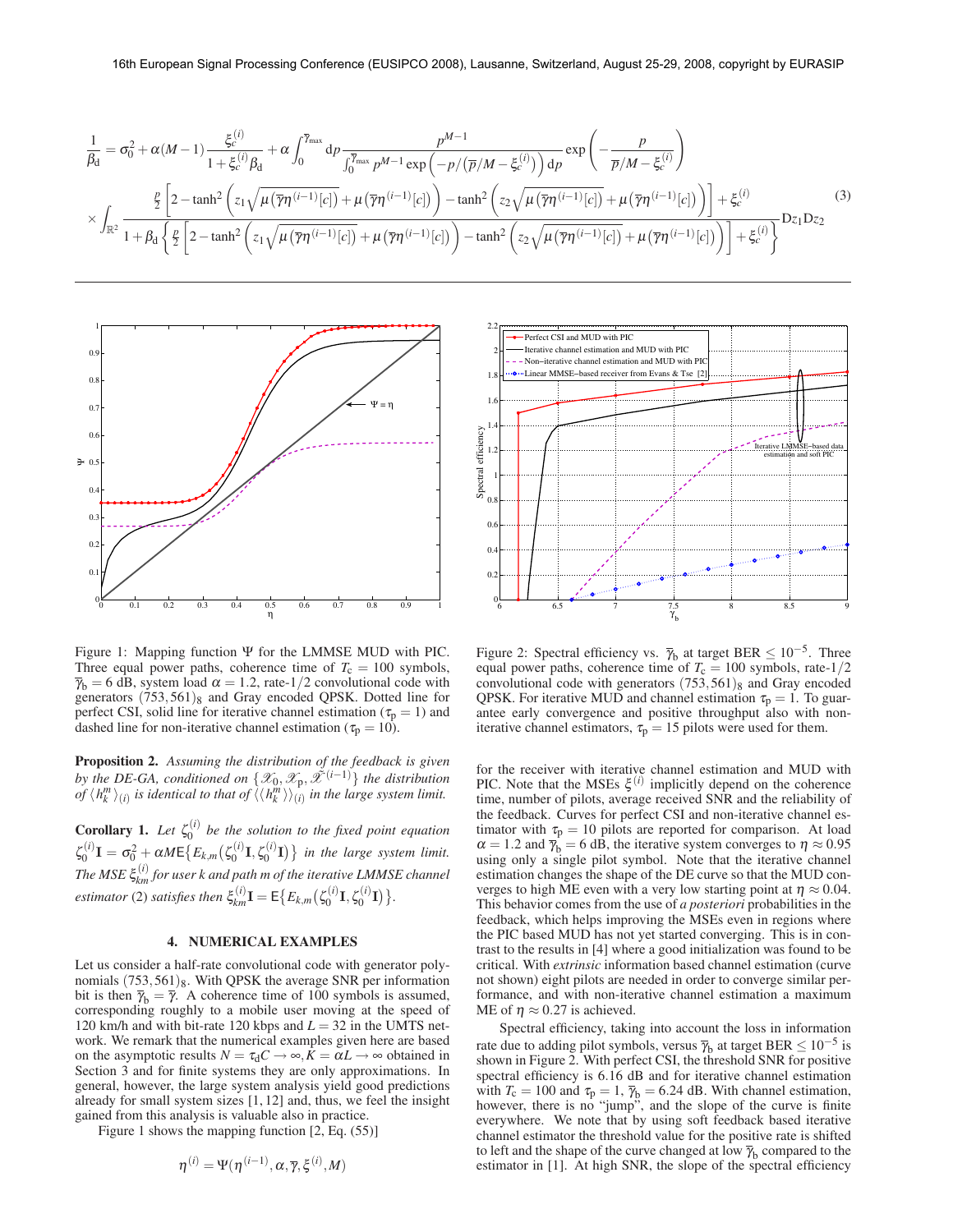curve seems to be the same with that of perfect CSI, and the loss in spectral efficiency is about 1 dB for the iterative and 3 dB for the non-iterative channel estimation.

### 5. SKETCH OF PROOF OF PROPOSITION 2

Let us consider *i*th iteration for the LMMSE channel estimator (2), The denominator in (2) is denoted by  $Z(\cdot)$  in the following. Henceforth we omit the iteration index for clarity.

Assumption 1 (Self-averaging property and replica continuity). *The free energy at thermodynamic equilibrium can be written as*

$$
F = \lim_{u \to 0} \frac{\partial}{\partial u} \lim_{K = \alpha L \to \infty} \frac{1}{K} \log \Xi_K^{(u)},
$$

 $where \ \mathbb{E}_{K}^{(u)} = \mathbb{E} \left\{ Z^{u}(\mathscr{Y}, \mathscr{H}, \mathscr{S}, \mathscr{X}_{p}, \mathscr{X}^{(i-1)}, \Delta \mathscr{W}) \mid \mathscr{X}_{0}, \mathscr{X}_{p}, \mathscr{X}^{(i-1)} \right\}$ *is evaluated for positive integers u and analytic continuity in the vicinity of* 0 *is assumed to hold. In the following*  $\mathsf{E}_{\mathsf{c}}\{\cdot\}=\mathsf{E}\{\cdot\,|\,\mathscr{X}_{\mathsf{0}},\mathscr{X}_{\mathsf{p}},\tilde{\mathscr{X}}^{(i-1)}\}.$ 

Due to random spreading, the *L* channels are IID, and thus,

$$
\Xi_K^{(u)} = \mathsf{E}_{\mathsf{c}} \Biggl\{ \Biggl[ \mathsf{E}_{\mathscr{S}} \Biggl\{ \prod_{a=0}^u \frac{1}{(\pi \sigma_a^2)^{T_{\mathsf{c}}}} \exp \biggl( -\frac{1}{\sigma_a^2} \left\| \mathbf{y} - \sqrt{\alpha} \mathbf{v}_a \right\|^2 \biggr) \Biggr. \Biggr. \Biggl\| \{\mathcal{H}_a\}_{a=0}^u, \{\mathcal{X}_a\}_{a=0}^u \Biggr\} \mathrm{d}\mathbf{y} \Biggr]^L \Biggr\},
$$

where the elements of the set  $\tilde{\mathcal{S}} = \{s_k^m | k = 1, ..., K, m = 1, ..., M\}$ are IID and have the same distribution as  $\{s_{kl}^m\}$ . We also denoted  $\mathcal{X}_a = {\mathbf{x}_{ak}}_{k=1}^K$ ,  $\mathcal{H}_a = {h_{ak}^m | k = 1, ..., K, m = 1, ..., M}$  and  $\Delta \mathcal{W}_a = \{ \Delta \mathbf{w}_{ak}^m | k = 1, ..., K, m = 1, ..., M \}$  for all  $a = 0, 1, ..., u$ , and wrote  $\sigma^2 = \sigma_a^2$  for replica indices  $a = 1, 2, ..., u$ . The random vectors  $\{v_a\}_{a=0}^u$  are given by

$$
\mathbf{v}_0 = \frac{1}{\sqrt{K}} \sum_{k=1}^K \sum_{m=1}^M s_k^m h_{0k}^m \mathbf{x}_{0k}^{p,d},
$$
  

$$
\mathbf{v}_a = \frac{1}{\sqrt{K}} \sum_{k=1}^K \sum_{m=1}^M s_k^m (h_{ak}^m \mathbf{x}_{ak} + \Delta \mathbf{w}_{ak}^m),
$$

where we denoted  $\mathbf{x}_{0k}^{p,d} = \text{vec}([\mathbf{p}_k, \mathbf{x}_{0k}]), \mathbf{x}_{ak} = \text{vec}([\mathbf{p}_k, \tilde{\mathbf{x}}_k]), a =$ 1,...,*u*. By the central limit theorem, conditional on  $\{\{\mathcal{H}_a\}_{a=0}^u, \{\mathcal{X}_a\}_{a=0}^u, \{\Delta \mathcal{W}_a\}_{a=0}^u\}$ , as  $K \to \infty$  the vector  $\mathbf{v} =$  $vec(\mathbf{v}_0,\mathbf{v}_1,\ldots,\mathbf{v}_u)$  converges to zero-mean Gaussian random vector with conditional covariance matrix

$$
\mathbf{Q} = \lim_{K \to \infty} \overline{\mathbf{Q}}_K = \lim_{K \to \infty} \frac{1}{K} \sum_{k=1}^{K} \sum_{m=1}^{M} \text{vec}(\mathbf{\Omega}_{km}) \text{vec}(\mathbf{\Omega}_{km})^{\text{H}}
$$

where  $\Omega_{km} = \left[\mathbf{x}_{0k}^{p,d} h_{0k}^m + \Delta \mathbf{w}_{0k}^m, \dots, \mathbf{x}_{uk} h_{uk}^m + \Delta \mathbf{w}_{uk}^m\right] \in \mathbb{C}^{T_c \times (u+1)}$ . Following [10, Appendix II] it can be shown that

$$
\Xi_K^{(u)} = \mathsf{E}_{\mathsf{c}} \left\{ \exp \left[ K \alpha^{-1} \left( G_u(\overline{\mathbf{Q}}_K) + O(K^{-1}) \right) \right] \right\},\,
$$

where  $G_u(\overline{\mathbf{Q}}_K)$  is given in (7) at the top of the next page. Applying a vector form complex Gaussian integral

$$
\int e^{-\mathbf{y}^{\mathrm{H}}\mathbf{A}\mathbf{y}+2\Re{\{\mathbf{b}^{\mathrm{H}}\mathbf{y}\}}}\mathrm{d}\mathbf{y}=\frac{\pi^{T_{\mathrm{c}}}}{\det(\mathbf{A})}e^{\mathbf{b}^{\mathrm{H}}\mathbf{A}^{-1}\mathbf{b}},\quad \mathbf{A}>0,
$$

first for the integral with respect to  $y$  in  $(7)$ , rearranging terms, and using it again for the expectation over  $\mathbf{v} \sim \mathsf{CN}(\mathbf{0},\overline{\mathbf{Q}}_K)$  gives

$$
G_u(\overline{\mathbf{Q}}_K) = -uT_c \log(\pi \sigma^2) - T_c \log \left(1 + u \frac{\sigma_0^2}{\sigma^2}\right)
$$

$$
- \log \det \left(\mathbf{I}_{(u+1)T_c} + \mathbf{A} \overline{\mathbf{Q}}_K\right),
$$

where

$$
\mathbf{A} = \frac{\alpha}{\sigma^2 + u\sigma_0^2} \left[ \begin{array}{c|c} u & -\mathbf{e}_u^{\mathrm{T}} & \mathbf{e}_u \\ \hline -\mathbf{e}_u & (1 + u\frac{\sigma_0^2}{\sigma^2})\mathbf{I}_u - \frac{\sigma_0^2}{\sigma^2}\mathbf{e}_u\mathbf{e}_u^{\mathrm{T}} \end{array} \right] \otimes \mathbf{I}_{T_c}.
$$

We define next a new probability measure

$$
\mu_{\overline{\mathbf{Q}}_K}(J) = \mathsf{E}_{\mathsf{c}} \left\{ 1_J \left[ \overline{\mathbf{Q}}_K \left( \{ \mathcal{H}_a \}_{a=0}^u, \{ \mathcal{X}_a \}_{a=0}^u \right) \right] \right\} \tag{8}
$$

where *J* is a convex set in *V*, a space of  $(u+1)T_c \times (u+1)T_c$  positive definite matrices, so that

$$
\Xi_K^{(u)} = \int \exp\left[K\beta^{-1}G_u(\overline{\mathbf{Q}}_K)\right] \mu_{\overline{\mathbf{Q}}_K}(\mathrm{d}\mathbf{Q}) + O(K^{-1}).\tag{9}
$$

Applying Gärtner-Ellis theorem and Varadhan's lemma to (9) and neglecting the vanishing terms yields

$$
F = \lim_{u \to 0} \frac{\partial}{\partial u} \sup_{\mathbf{Q} \in V} \left\{ \alpha^{-1} G_u(\mathbf{Q}) - I_u(\mathbf{Q}) \right\},\tag{10}
$$

where the rate function  $I_u$  of (8) reads

$$
I_u(\mathbf{Q}) = \sup_{\tilde{\mathbf{Q}} \in V} \left\{ \text{tr}(\tilde{\mathbf{Q}}\mathbf{Q}) - \lim_{K \to \infty} \frac{1}{K} \log \sum_{k=1}^K M_k^{(u)}(\tilde{\mathbf{Q}}) \right\},\qquad(11)
$$

and the corresponding *k*th moment generating function is

$$
M_k^{(u)}(\tilde{\mathbf{Q}}) = \mathsf{E}_{\mathrm{c}} \left\{ \exp \left[ \sum_{m=1}^M \mathrm{vec} \left( \mathbf{\Omega}_{km} \right)^{\mathrm{H}} \tilde{\mathbf{Q}} \mathrm{vec} \left( \mathbf{\Omega}_{km} \right) \right] \right\}.
$$

From  $(10)$  and  $(11)$  we get

$$
\mathbf{Q}^* = \lim_{K \to \infty} \frac{1}{K} \sum_{k=1}^K \frac{1}{M_k^{(u)}(\tilde{\mathbf{Q}}^*)} \mathsf{E}_c \Bigg\{ \sum_{m=1}^M \text{vec}(\mathbf{\Omega}_{km}) \text{vec}(\mathbf{\Omega}_{km})^H
$$

$$
\times \exp \Bigg[ \sum_{m=1}^M \text{vec}(\mathbf{\Omega}_{km})^H \tilde{\mathbf{Q}}^* \text{vec}(\mathbf{\Omega}_{km}^H) \Bigg] \Bigg\} \tag{12}
$$

$$
\tilde{\mathbf{Q}}^* = -\alpha^{-1} \left( \mathbf{I}_{(u+1)T_c} + \mathbf{A} \mathbf{Q}^* \right)^{-1} \mathbf{A}.
$$
 (13)

Assumption 2 (Replica symmetry). *The saddle-point solution to* (12) *–* (13) *is invariant to the permutations of replica indices,*

$$
\mathbf{Q}^* = \left[ \begin{array}{c|c} \mathbf{R} & -\mathbf{e}_u^{\mathrm{T}} \otimes \mathbf{M} \\ \hline -\mathbf{e}_u \otimes \mathbf{M}^{\mathrm{H}} & \mathbf{I}_u \otimes (\mathbf{P}-\mathbf{U}) + \mathbf{e}_u \mathbf{e}_u^{\mathrm{T}} \otimes \mathbf{U} \\ \hline \\ \tilde{\mathbf{Q}}^* = \left[ \begin{array}{c|c} \mathbf{C} & -\mathbf{e}_u^{\mathrm{T}} \otimes \mathbf{D} \\ \hline -\mathbf{e}_u \otimes \mathbf{D}^{\mathrm{H}} & \mathbf{I}_u \otimes (\mathbf{G}-\mathbf{F}) + \mathbf{e}_u \mathbf{e}_u^{\mathrm{T}} \otimes \mathbf{F} \end{array} \right] \end{array}
$$

*where*  $\{U, P, G, F, R, C\}$  *are*  $T_c \times T_c$  *Hermitian matrices.* 

From (13) we get with Assumption 2,

$$
\mathbf{C} = \mathbf{0}, \quad \mathbf{G} = \mathbf{F} - \mathbf{D}, \quad \mathbf{D} = \boldsymbol{\Sigma}^{-1}, \quad \mathbf{F} = \boldsymbol{\Sigma}^{-1} \boldsymbol{\Sigma}_0 \boldsymbol{\Sigma}^{-1},
$$

where we denoted

$$
\Sigma_0 = \sigma_0^2 \mathbf{I}_{T_c} + \alpha \left( \mathbf{R} - (\mathbf{M} + \mathbf{M}^{\mathrm{H}}) + \mathbf{U} \right), \tag{14}
$$

$$
\Sigma = \sigma^2 \mathbf{I}_{T_c} + \alpha \left( \mathbf{P} - \mathbf{U} \right). \tag{15}
$$

The moment generating function under Assumption 2 is given in (16) at the top of the next page. Since  $\Sigma_0$  is positive definite, we